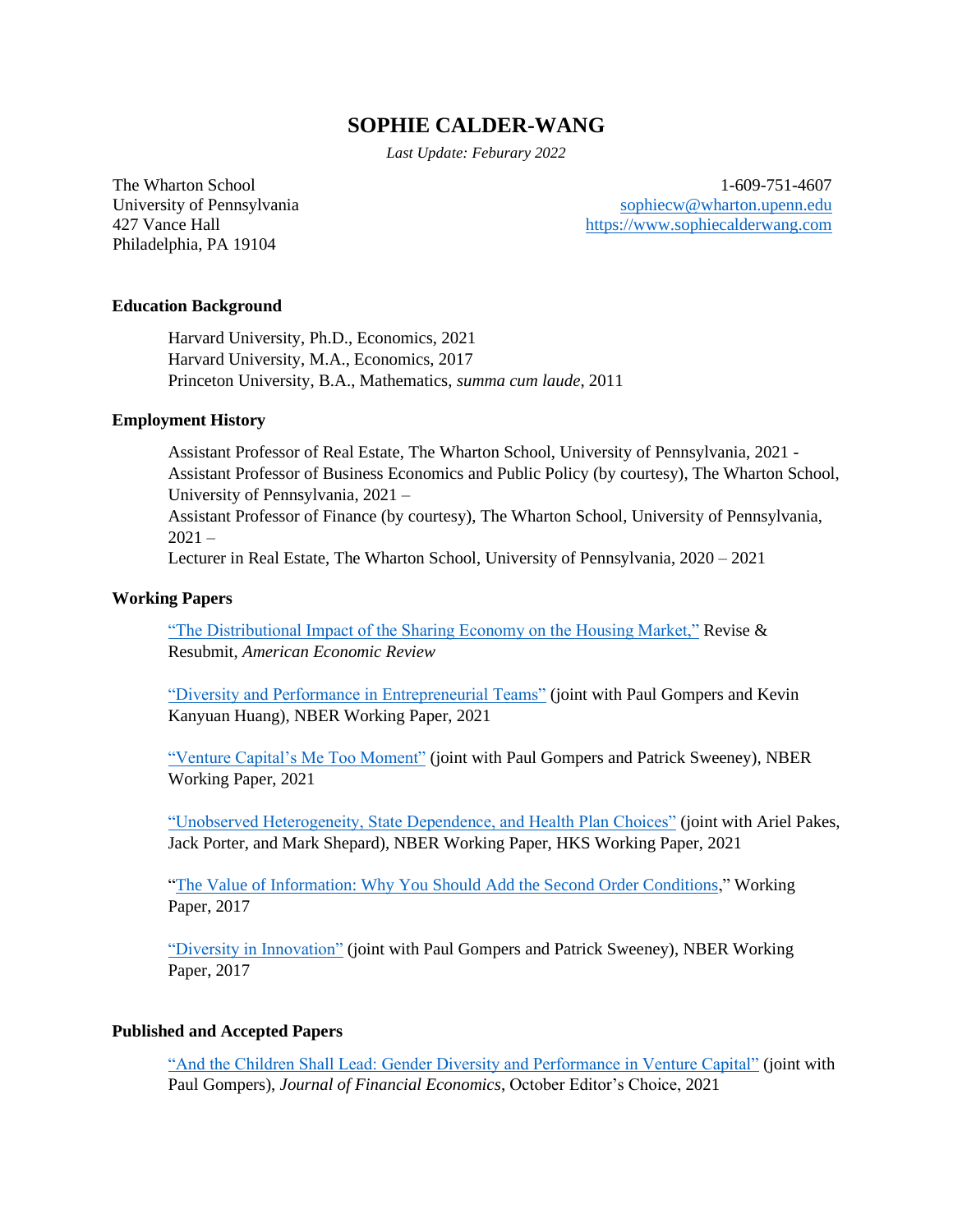["A Set Optimization Approach to Utility Maximization under Transaction Costs"](https://scholar.harvard.edu/files/sophie-qingzhen-wang/files/hamel_wang_2017_decision_in_economics_and_finance_-_a_set_optimization_approach_to_utility_maximization_under_transaction_costs.pdf) (joint with Andreas Hamel), Decisions in Economics and Finance 40(1), 257-275, 2017

# **Work in Progress**

"Government as an Equity Investor: Behavior and Performance of Chinese Government Venture Capital through Economic Cycles," joint with Jinlin Li

#### **Teaching Experience**

Real Estate Finance: Investment and Analysis (REAL 209), Spring 2020, 2021 Teaching Assistant for NBER Entrepreneurship Bootcamp with David Robinson, 2018 Summer Teaching Assistant for Senior Thesis Seminar (Harvard Ec985), 2017-2018 Teaching Assistant for Network Economics with Ben Golub (Harvard Ec980O), 2015 Preceptor for Vector Calculus and Linear Algebra with Prof. Sun-Yung Alice Change (Princeton MAT 201/202), 2010-2011

#### **Other Employment**

Academic Advisor, Core Data Science Research, Facebook, 2021 Summer Visiting Researcher, Luohan Academy, Alibaba, Hangzhou, China, 2018 Spring Research Assistant for Prof. Ariel Pakes, Harvard University, 2016 Research Assistant for Prof. Lauren Cohen and Prof. Christopher Malloy, HBS, 2015 Investment Analyst, Weiss Asset Management, Boston, MA, 2015 Summer Quantitative Strategist, Financial Institutions Group, Goldman Sachs, New York, NY, 2011-2014 Research Intern, Computer Vision, Google, New York, NY, 2008 Summer

#### **Fellowships and Awards**

Wharton Teaching Excellence Award, 2020-2021 Kauffman Foundation Knowledge Challenge Fellowship, 2018-2019 John Meyer Housing Fellowship, Joint Center for Housing Studies, 2017 Certificate of Teaching Excellence, Bok Center, Harvard University, 2017, 2018 Summer Travel and Research Award, Harvard University, 2016, 2017 Graduate School of Arts and Sciences Fellowship, Harvard University, 2014-2018 Peter A. Greenberg '77 Mathematics Departmental Prize, Princeton University, 2011 Birch Family Prize, Bendheim Center for Finance, Princeton University, 2011 *Phi Beta Kappa*, 2011

#### **Grants**

Wharton Dean's Research Fund, 2021 Jacobs Levy Equity Management Center for Quantitative Financial Research Grant, 2021

#### **Refereeing Activity**

*International Economic Review, Journal of Economic Behavior and Organization, Journal of Finance, Journal of Financial Economics, Journal of Housing Economics, Journal of Industrial Economics, Management Science, Marketing Science, Journal of Public Economics, Review of Economic Studies, Journal of Urban Economics*